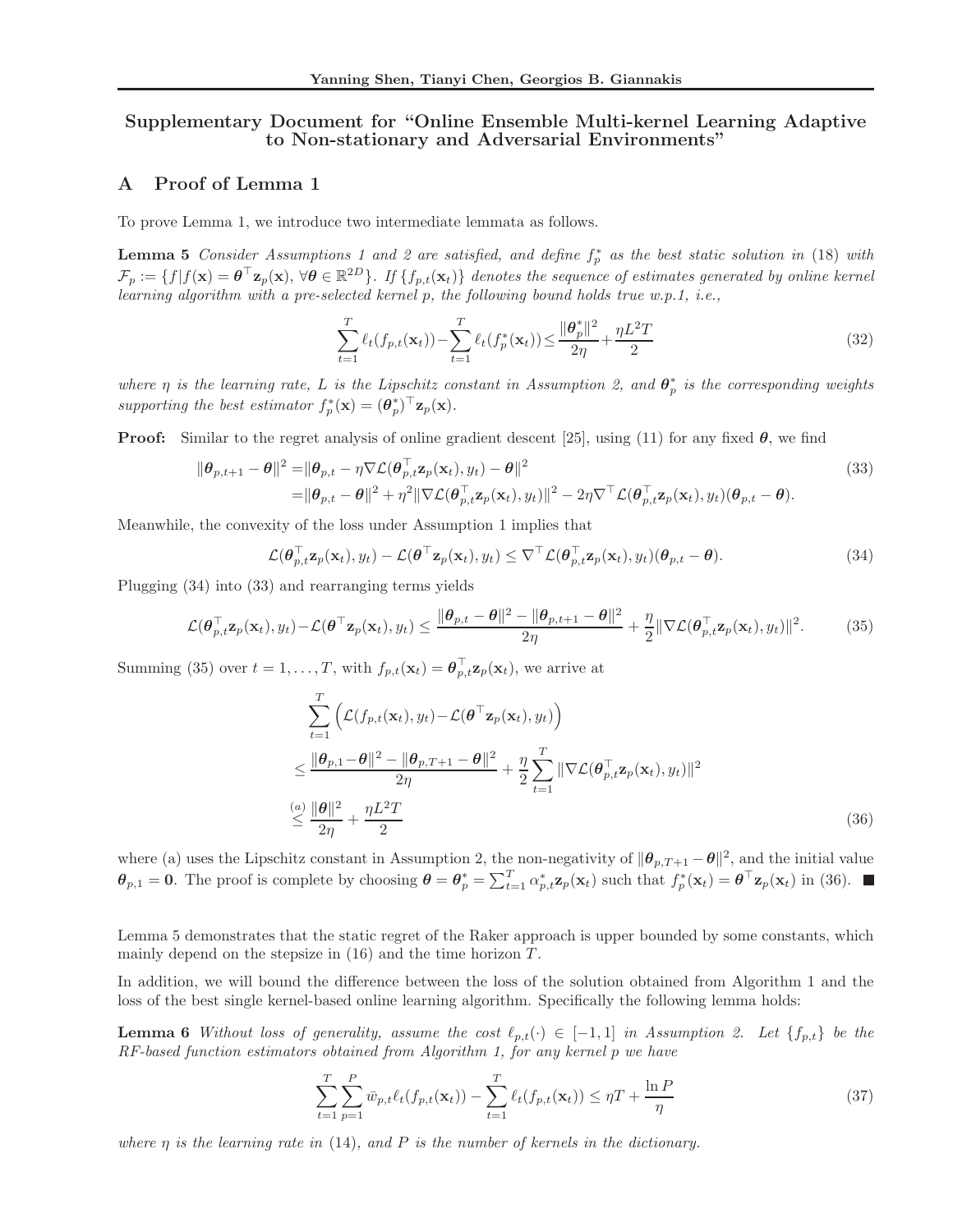**Proof:** Defining  $W_t = \sum_{p=1}^P w_{p,t}$ , the weight recursion in (14) implies that

$$
W_{t+1} = \sum_{p=1}^{P} w_{p,t+1}
$$
  
= 
$$
\sum_{p=1}^{P} w_{p,t} \exp(-\eta \ell_t (f_{p,t}(\mathbf{x}_t)))
$$
  

$$
\leq \sum_{p=1}^{P} w_{p,t} \left(1 - \eta \ell_t (f_{p,t}(\mathbf{x}_t)) + \eta^2 \ell_t (f_{p,t}(\mathbf{x}_t))^2\right)
$$
(38)

where the last inequality follows  $\exp(-\eta x) \leq 1 - \eta x + \eta^2 x^2$ , for  $|\eta| \leq 1$ . Furthermore, substituting the definition  $\bar{w}_{p,t} := w_{p,t} / \sum_{p=1}^{P} w_{p,t} = w_{p,t} / W_t$  into (38), it follows that

$$
W_{t+1} \leq \sum_{p=1}^{P} W_t \bar{w}_{p,t} \left( 1 - \eta \ell_t \left( f_{p,t}(\mathbf{x}_t) \right) + \eta^2 \ell_t \left( f_{p,t}(\mathbf{x}_t) \right)^2 \right)
$$
  
=  $W_t \left( 1 - \eta \sum_{p=1}^{P} \bar{w}_{p,t} \ell_t \left( f_{p,t}(\mathbf{x}_t) \right) + \eta^2 \sum_{p=1}^{P} \bar{w}_{p,t} \ell_t \left( f_{p,t}(\mathbf{x}_t) \right)^2 \right)$   

$$
\leq W_t \exp \left( -\eta \sum_{p=1}^{P} \bar{w}_{p,t} \ell_t \left( f_{p,t}(\mathbf{x}_t) \right) + \eta^2 \sum_{p=1}^{P} \bar{w}_{p,t} \ell_t \left( f_{p,t}(\mathbf{x}_t) \right)^2 \right)
$$
(39)

where (a) follows from  $1 + x \le e^x$ ,  $\forall x$ . Telescoping (39) from  $t = 1$  to T, we have  $(W_1 = 1)$ 

$$
W_{T+1} \le \exp\left(-\eta \sum_{t=1}^{T} \sum_{p=1}^{P} \bar{w}_{p,t} \ell_t \left(f_{p,t}(\mathbf{x}_t)\right) + \eta^2 \sum_{t=1}^{T} \sum_{p=1}^{P} \bar{w}_{p,t} \ell_t \left(f_{p,t}(\mathbf{x}_t)\right)^2\right).
$$
(40)

On the other hand, for any  $p$ , the following holds true

$$
W_{T+1} \ge w_{p,T+1} = w_{p,1} \prod_{t=1}^{T} \exp(-\eta \ell_t (f_{p,t}(\mathbf{x}_t)))
$$
  
=  $w_{p,1} \exp\left(-\eta \sum_{t=1}^{T} \ell_t (f_{p,t}(\mathbf{x}_t))\right).$  (41)

Combining (40) with (41), we arrive at

$$
\exp\left(-\eta \sum_{t=1}^{T} \sum_{p=1}^{P} \bar{w}_{p,t} \ell_{t} \left(f_{p,t}(\mathbf{x}_{t})\right) + \eta^{2} \sum_{t=1}^{T} \sum_{p=1}^{P} \bar{w}_{p,t} \ell_{t} \left(f_{p,t}(\mathbf{x}_{t})\right)^{2}\right) \geq w_{p,1} \exp\left(-\eta \sum_{t=1}^{T} \ell_{t} \left(f_{p,t}(\mathbf{x}_{t})\right)\right). \tag{42}
$$

Taking the logarithm on both sides of (42), it follows that (cf.  $w_{p,1} = 1/P$ )

$$
-\eta \sum_{t=1}^{T} \sum_{p=1}^{P} \bar{w}_{p,t} \ell_t \left(f_{p,t}(\mathbf{x}_t)\right) + \eta^2 \sum_{t=1}^{T} \sum_{p=1}^{P} \bar{w}_{p,t} \ell_t \left(f_{p,t}(\mathbf{x}_t)\right)^2 \ge -\eta \sum_{t=1}^{T} \ell_t \left(f_{p,t}(\mathbf{x}_t)\right) - \ln P \tag{43}
$$

which leads to

$$
\sum_{t=1}^{T} \sum_{p=1}^{P} \bar{w}_{p,t} \ell_t \left( f_{p,t}(\mathbf{x}_t) \right) \le \sum_{t=1}^{T} \ell_t \left( f_{p,t}(\mathbf{x}_t) \right) + \eta \sum_{t=1}^{T} \sum_{p=1}^{P} \bar{w}_{p,t} \ell_t \left( f_{p,t}(\mathbf{x}_t) \right)^2 + \frac{\ln P}{\eta} \tag{44}
$$

 $\Box$ 

from which the proof is complete since  $\ell_t (f_{p,t}(\mathbf{x}_t))^2 \leq 1$  and  $\sum_{p=1}^P \bar{w}_{p,t} = 1$ .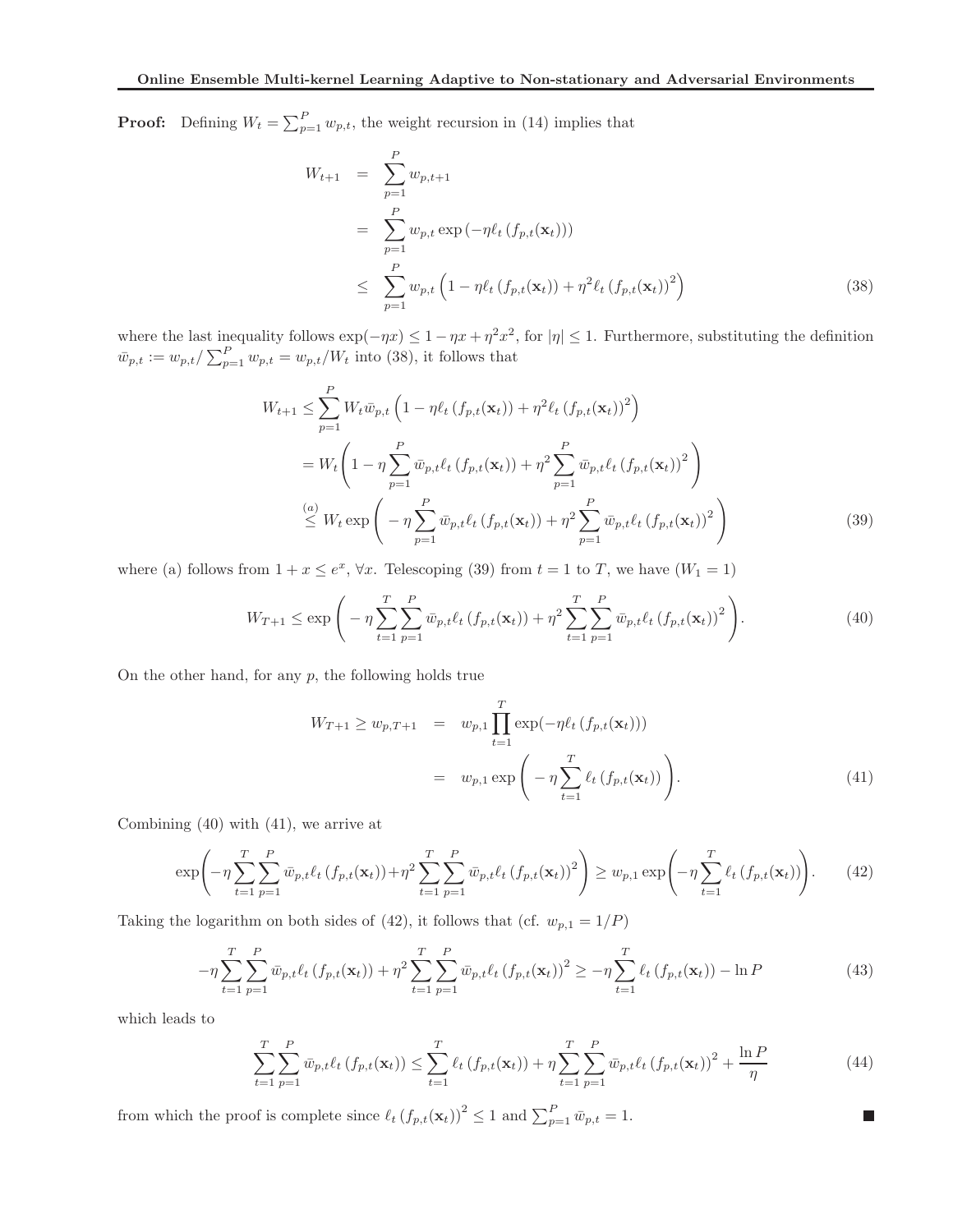Moreover, since the loss function  $\ell_t(\cdot)$  is convex, the following inequality holds

$$
\ell_t\left(\sum_{p=1}^P \bar{w}_{p,t} f_{p,t}(\mathbf{x}_t)\right) \le \sum_{p=1}^P \bar{w}_{p,t} \ell_t\left(f_{p,t}(\mathbf{x}_t)\right). \tag{45}
$$

Plugging (45) into (37) in Lemma 6, we arrive at

$$
\sum_{t=1}^{T} \ell_t \left( \sum_{p=1}^{P} \bar{w}_{p,t} f_{p,t}(\mathbf{x}_t) \right) \leq \sum_{t=1}^{T} \ell_t \left( f_{p,t}(\mathbf{x}_t) \right) + \eta T + \frac{\ln P}{\eta}
$$
\n
$$
\leq \sum_{t=1}^{(b)} \ell_t \left( f_p^*(\mathbf{x}_t) \right) + \frac{\ln P}{\eta} + \frac{\|\theta_p^*\|^2}{2\eta} + \frac{\eta L^2 T}{2} + \eta T \tag{46}
$$

where (b) follows from  $\theta_p^*$  is the optimal solution for any given kernel p, which leads to Lemma 1.

#### B Proof of Theorem 2

To derive the performance bound relative to the best function estimator  $f^*(\mathbf{x}_t)$  in the RKHS, the key step is to bound the error of random feature approximation. For a given shift-invariant kernel  $\kappa_p$ , with probability at least  $1 - 2^8 \left(\frac{\sigma_p}{\epsilon}\right)^2$  exp  $\left(\frac{-De^2}{4d+8}\right)$ , the point-wise error of 2D-dimension random feature approximation is uniformly bounded by [15]

$$
\sup_{\mathbf{x}_i, \mathbf{x}_j \in \mathcal{X}} \left| \mathbf{z}_p(\mathbf{x}_i)^\top \mathbf{z}_p(\mathbf{x}_j) - \kappa_p(\mathbf{x}_i, \mathbf{x}_j) \right| < \epsilon \tag{47}
$$

where  $\epsilon > 0$  is a given constant, D denotes the number of random Fourier features, while d represents the dimension of original datum **x**, and  $\sigma_p^2 := \mathbb{E}_p[\mathbf{v}^\top \mathbf{v}]$  is the second order moments of the random Fourier features. Henceforth, for the optimal function estimator (18) in  $\mathcal{H}_p$  denoted by  $f_{\mathcal{H}_p}^*(\mathbf{x}) = \sum_{t=1}^T \alpha_t^* \kappa_p(\mathbf{x}, \mathbf{x}_t)$ , defining the corresponding function  $\tilde{f}_p^* := \sum_{t=1}^T \alpha_t^* \mathbf{z}_p^\top(\mathbf{x}) \mathbf{z}_p(\mathbf{x}_t) \in \mathcal{F}_p$ , we have

$$
\left| \sum_{t=1}^{T} \ell_{t} \left( \tilde{f}_{p}^{*}(\mathbf{x}_{t}) \right) - \sum_{t=1}^{T} \ell_{t} \left( f_{\mathcal{H}_{p}}^{*}(\mathbf{x}_{t}) \right) \right| \stackrel{(a)}{\leq} \sum_{t=1}^{T} \left| \ell_{t} \left( \tilde{f}_{p}^{*}(\mathbf{x}_{t}) \right) - \ell_{t} (f_{\mathcal{H}_{p}}^{*}(\mathbf{x}_{t})) \right|
$$
\n
$$
\stackrel{(b)}{\leq} \sum_{t=1}^{T} L \left| \sum_{i=1}^{T} \alpha_{i}^{*} \mathbf{z}_{p}^{\top}(\mathbf{x}_{i}) \mathbf{z}_{p}(\mathbf{x}_{t}) - \sum_{i=1}^{T} \alpha_{i}^{*} \kappa_{p}(\mathbf{x}_{i}, \mathbf{x}_{t}) \right|
$$
\n
$$
\stackrel{(c)}{\leq} \sum_{t=1}^{T} L \sum_{i=1}^{T} |\alpha_{i}^{*}| \left| \mathbf{z}_{p}^{\top}(\mathbf{x}_{i}) \mathbf{z}_{p}(\mathbf{x}_{t}) - \kappa_{p}(\mathbf{x}_{i}, \mathbf{x}_{t}) \right| \tag{48}
$$

where (a) follows from the triangle inequality, (b) uses the Lipschitz continuity of the loss function, and (c) is due to the Cauchy-Schwarz inequality. Combining with (47) obtains

$$
\left| \sum_{t=1}^{T} \ell_t(\tilde{f}_p^*(\mathbf{x}_t)) - \sum_{t=1}^{T} \ell_t(f_{\mathcal{H}_p}^*(\mathbf{x}_t)) \right| \le \sum_{t=1}^{T} L \epsilon \sum_{i=1}^{T} |\alpha_i^*| = \epsilon L T \| f_{\mathcal{H}_p}^*\|_1.
$$
\n(49)

Furthermore, since we assume  $\kappa_p(\mathbf{x}_i, \mathbf{x}_j) \leq 1, \forall i, j$ , the uniform convergence in (47) also implies  $\sup_{\mathbf{x}_i,\mathbf{x}_j\in\mathcal{X}}\mathbf{z}_p^{\top}(\mathbf{x}_i)\mathbf{z}_p(\mathbf{x}_j)\leq 1+\epsilon$ , w.h.p., and it in turn leads to

$$
\|\boldsymbol{\theta}_p^*\|^2 = \left\|\sum_{t=1}^T \alpha_t^* \mathbf{z}_p(\mathbf{x}_t)\right\|^2 \le (1+\epsilon) \|f_{\mathcal{H}_p}^*\|_1^2
$$
\n(50)

where  $||f_{\mathcal{H}_p}^*||_1 := \sum_{t=1}^T |\alpha_t^*|$ .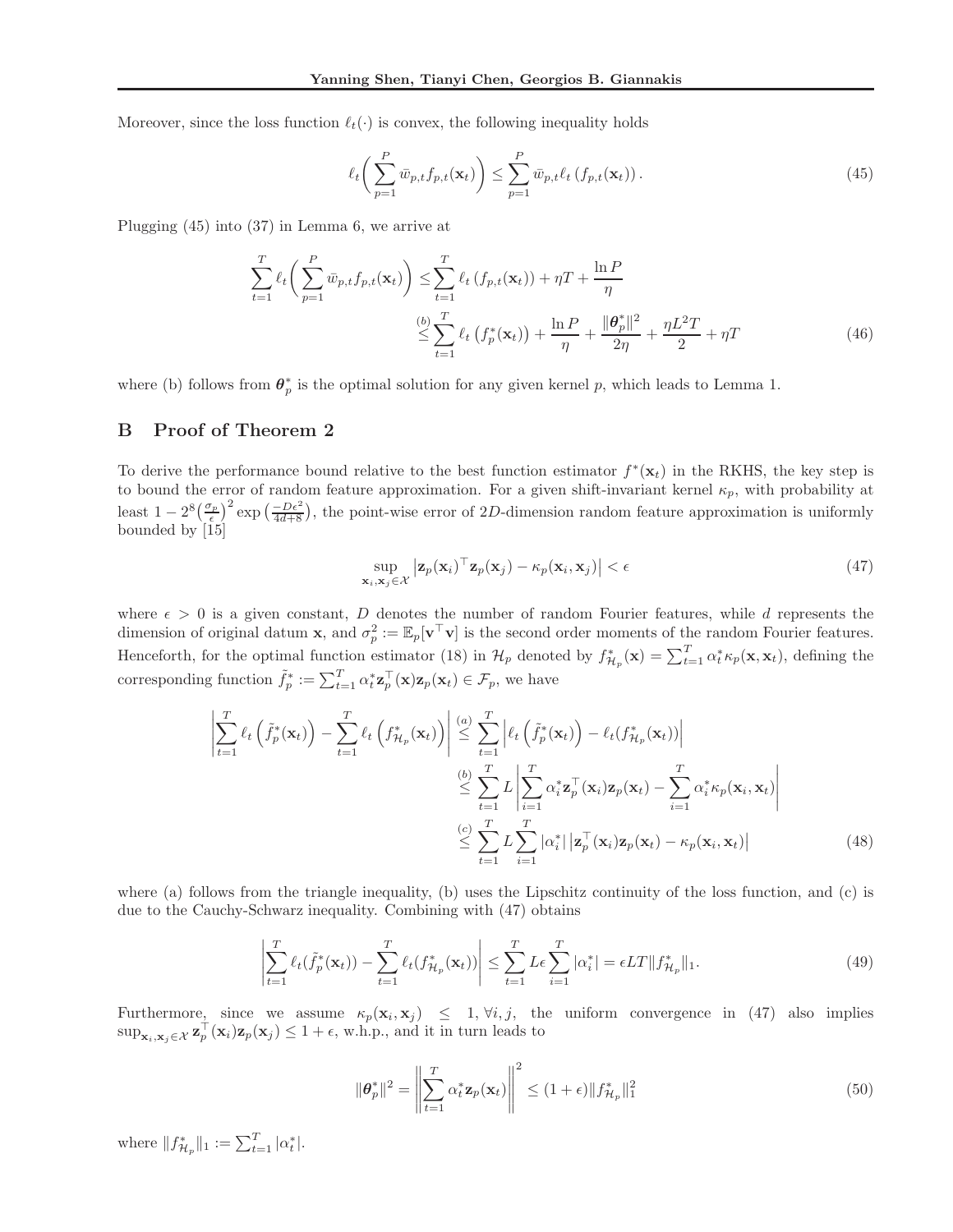Therefore, Lemma 1 together with (49) and (50) leads to the regret of the proposed Raker algorithm compared with the best static *function* in RKHS, i.e.,

$$
\sum_{t=1}^{T} \ell_{t} \left( \sum_{p=1}^{P} w_{p,t} f_{p,t}(\mathbf{x}_{t}) \right) - \sum_{t=1}^{T} \ell_{t} (f_{\mathcal{H}_{p}}^{*}(\mathbf{x}_{t}))
$$
\n
$$
= \sum_{t=1}^{T} \ell_{t} \left( \sum_{p=1}^{P} w_{p,t} f_{p,t}(\mathbf{x}_{t}) \right) - \sum_{t=1}^{T} \ell_{t} \left( \tilde{f}_{p}^{*}(\mathbf{x}_{t}) \right) + \sum_{t=1}^{T} \ell_{t} \left( \tilde{f}_{p}^{*}(\mathbf{x}_{t}) \right) - \sum_{t=1}^{T} \ell_{t} (f_{\mathcal{H}_{p}}^{*}(\mathbf{x}_{t}))
$$
\n
$$
\leq \frac{\ln P}{\eta} + \frac{\eta L^{2} T}{2} + \eta T + \frac{(1 + \epsilon) \| f_{\mathcal{H}_{p}}^{*} \|_{1}^{2}}{2\eta} + \epsilon L T \| f_{\mathcal{H}_{p}}^{*} \|_{1} \tag{51}
$$

which completes the proof of Theorem 2.

# C Proof of Lemma 3

Following from Lemma 1, with  $\eta = \frac{1}{\sqrt{2}}$  $\frac{1}{T}$ , we have

$$
\sum_{t=1}^{T} \ell_t \left( \sum_{p=1}^{P} w_{p,t} f_{p,t}(\mathbf{x}_t) \right) - \sum_{t=1}^{T} \ell_t (f_{p^*}^*(\mathbf{x}_t)) \le \left( \ln P + \frac{\|\boldsymbol{\theta}_{p^*}^*\|^2}{2} + \frac{L^2}{2} + 1 \right) \sqrt{T} := c_0 \sqrt{T}
$$
(52)

where the index is defined as  $p^* = \arg\min_{p \in \mathcal{P}} \sum_{t=1}^T \ell_t(f_p^*(\mathbf{x}_t))$ . Therefore, for at the end of each instance I, we can conclude that the static regret of the Raker learner  $A_I$  is (cf. (28))

$$
\operatorname{Reg}_{\mathcal{A}_I}^s(|I|) = \sum_{t \in I} \ell_t \left( f_t^{(I)}(\mathbf{x}_t) \right) - \sum_{t \in I} \ell_t(f_{p^*}^*(\mathbf{x}_t)) \le c_0 \sqrt{|I|}
$$
\n
$$
(53)
$$

where  $f_t^{(I)}(\mathbf{x}_t)$  is defined in (25). To this end, we can sketch the main steps as follows.

For every interval I, the static regret of the ada-Raker learner  $A$  can be decomposed as

$$
\operatorname{Reg}_{\mathcal{A}}^{s}(|I|) = \underbrace{\sum_{t \in I} \ell_{t} \left( f_{t}(\mathbf{x}_{t}) \right) - \sum_{t \in I} \ell_{t} \left( f_{t}^{(I)}(\mathbf{x}_{t}) \right)}_{\mathcal{R}_{1}} + \underbrace{\sum_{t \in I} \ell_{t} \left( f_{t}^{(I)}(\mathbf{x}_{t}) \right) - \sum_{t \in I} \ell_{t} \left( f_{p^{*}}^{*}(\mathbf{x}_{t}) \right)}_{\mathcal{R}_{2}}
$$
(54)

where  $\mathcal{R}_1$  is the regret of the Ada-Raker learner A relative to the Raker learner  $\mathcal{A}_I$ , and  $\mathcal{R}_2$  is the static regret of  $A_I$  on this interval. Notice that  $R_2$  can directly follow from (53), while  $R_1$  can be bounded following the same steps as multiple kernel combinations in Lemma 6. Different from the kernel selections however, the crux here is that the number of Raker learners (experts) here is time-varying, i.e.,  $|\mathcal{I}(t)|$ .

A tight bound can be resolved via the *Sleeping Experts* reformulation [31], meaning that the expert that has never appeared before should be thought of as being *asleep* for all previous rounds. Nevertheless, to get a looser estimate, we assume all the experts (instances  $\{\mathcal{A}_I\}$ ) ever appeared until t are all active; that is, the total number of experts is upper bounded by  $t \log t$ , since at most  $\log t$  experts are run during time t. Following (38)-(44), we have that

$$
\mathcal{R}_1 \le \eta^{(I)}|I| + \frac{\ln(t \log t)}{\eta^{(I)}} = \sqrt{|I|} \left(1 + \ln t + \ln(\log t)\right) \le \sqrt{|I|} \left(1 + 2\ln t\right) \tag{55}
$$

where  $\eta^{(I)}$  is chosen as  $\eta^{(I)} = 1/\sqrt{|I|}$ , and  $\ln(\log t) \leq \ln(t)$ . Together with (53), it follows that for any interval I, we have

$$
\operatorname{Reg}_{\mathcal{A}}^{s}(|I|) = \sqrt{|I|} \left(1 + c_0 + 2\ln t\right) \le \sqrt{|I|} \left(1 + c_0 + 2\ln T\right). \tag{56}
$$

Note that this bound only holds for those intervals (collected in  $\mathcal{I}$ ) (re)initializing Raker instance  $\mathcal{A}_I$ , since the static regret bound (54) holds only at the end of such interval.

The next step is to show that for any interval  $I \subseteq \mathcal{T}$ , the above sub-linear bound on  $\text{Reg}^s_{\mathcal{A}}(|I|)$  holds. This extension can be done whenever the interval set  $\mathcal I$  is properly designed. Specifically, the example of interval partition given in Section 4.1 does have such desired properties, and the detailed arguments can follow [31, A.2].